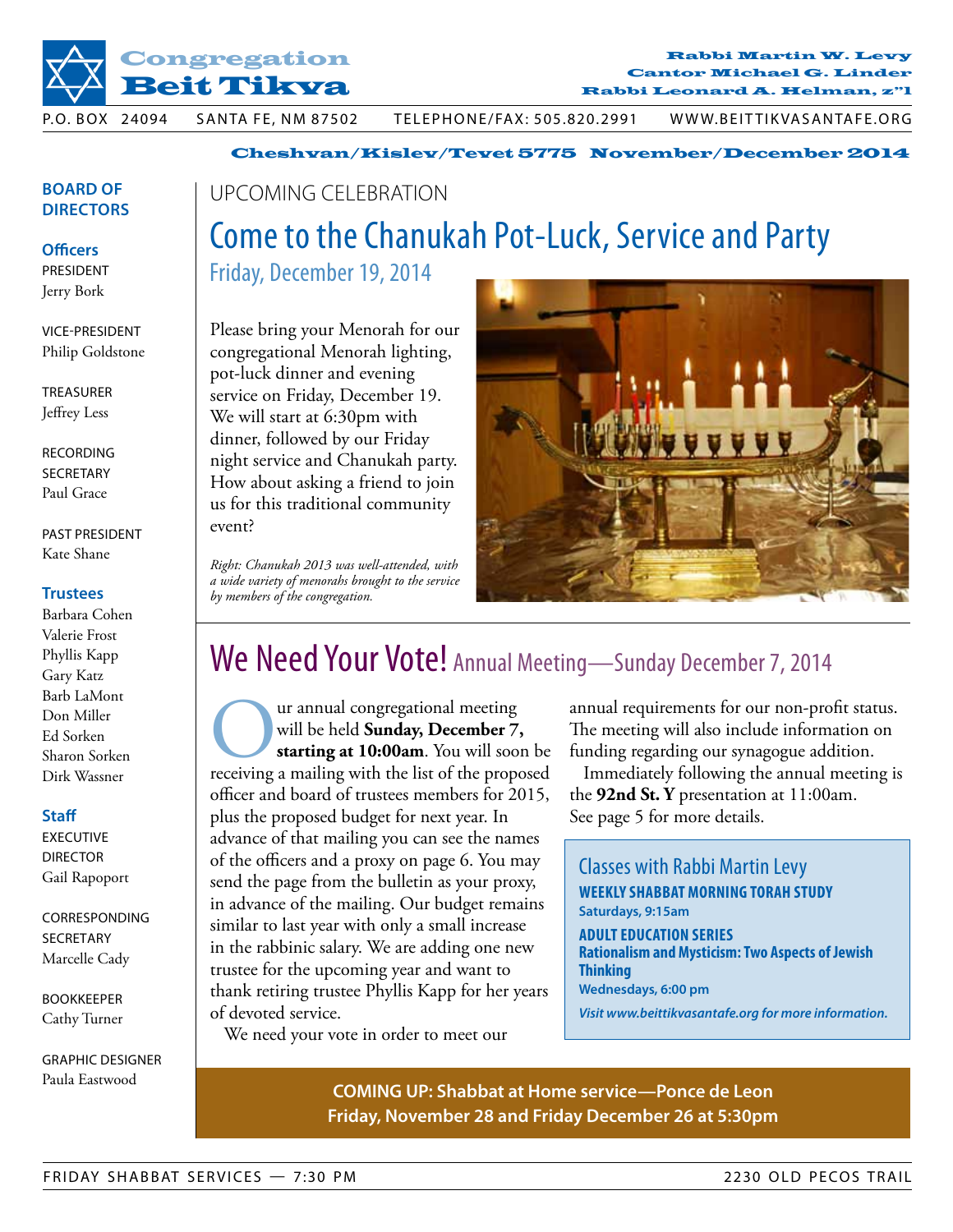I<br>so tl n the beginning, the Midrash teaches us that God created the universe using the Torah as a blueprint. Just as an architect fashions a plan for a new building, so the Almighty needed Torah as the unique guide for the development of this planet we call our earth. With this brilliant stroke of the pen, our Sages began the interpretive process, explaining to future generations that every verse demands an exegesis. So when we study on Shabbat mornings, we are uncovering the "seventy faces" of the Torah text. Our heritage is replete with commentaries, and this fact inspired other religious traditions to create their own commentaries. We are truly the people of the book, the exponent of the divine word.

Although the Holy Days are now a memory, the words of the prayerbook echo in our minds. The plaintive sounds of the shofar echo in our ears, as we recall the liturgy, "there is no forgetfulness in Your presence, nothing hidden from your sight." The inspiring and haunting melodies that we heard, especially the Ritzei, the Unetaneh Tokef, and Kol Nidre, remind us that we are "conservative" people, that is, we conserve and hold fast to our traditions, despite the modern interpretations of these words. Our spiritual batteries have been recharged, and we are ready for the challenges of the colder months. We have inherited a spiritual essence, a personal heart of compassion, which propels us to do good things for other people. That is part of our obligation as Jews, to improve this world, using the biblical words to effectuate a "tikkun olam," a repairing of our community. So as you consider the good deeds that you and I are doing this fall, remember the words of the holiday music: "areshet sefataynu ye'erav lifanechah," may the words of our lips find favor before You, o' God.

The words of these months, Cheshvan and Kislev, remind us that we will celebrate Chanukah and Thanksgiving. The original days of thanks were of course, Sukkot, because Sukkot symbolized the time of harvesting and offering thanks to the Almighty for the produce of the land and the gifts from above. Even the Pilgrims understood that, although I doubt they ever built a Sukkah in Plymouth!

Our eyes and ears then turn to the festival of dedication, the re-building of the sanctuary in Jerusalem in 167 BCE, after the Syrians had destroyed the holy temple. Why is Chanukah such a big deal today, when it is considered a minor holiday in our traditional calendar? We can surmise many answers to that question. But an important point

is, the Chanukah candles cannot be used for any practical purpose. We live in a utilitarian society, where most folks ask the question, "what is it good for?" Yet when we kindle the Chanukah lights we are reminded that these candles cannot be used for any practical purpose, not even to light the Shabbat candles. Why?

 Think of our ancestors who first lit the Chanukah tapers—were they practical? What small army would fight against the tyrants and legions of Syria, a surrogate for the Roman army, and imagine that they could win their freedom. Yet we did precisely that. The Syrians, with their slavish adherence to Greek culture, were the wave of the future, but we did not buy that possibility.

Jewish soldiers 2,200 years ago did not want to be Hellenists, they didn't want to speak Greek, nor send their children to a gymnasium in order to forget about Shabbat, Torah, and the covenant.

 We fought against the blandishments of Greek culture, and we restored the holy temple to its sanctity. That accomplishment came at a great price. Today we witness too many Jewish souls who give up on their Jewishness without any battle, in part because they are lazy, in part because secular society, what I would call our "new age" world, is so enticing. Yet our faith and people have survived because we were never practical. We went against the grain, and no matter how many enemies tried to destroy us, we held onto our faith. That is the challenge and the miracle we face today: to remind the world that security purchased at the cost of conscience is not the Jewish way. We are still celebrating Chanukah because a multitude of impractical Jewish mothers and fathers followed the real path of dedication, faithfulness, and courage.

May we all be blessed with good health and strength during this coming Chanukah season. Join us for our own Chanukah Shabbat and dinner celebrations.

Hag Sameach

Martin W Levy

Rabbi Martin W. Levy 505.670.4671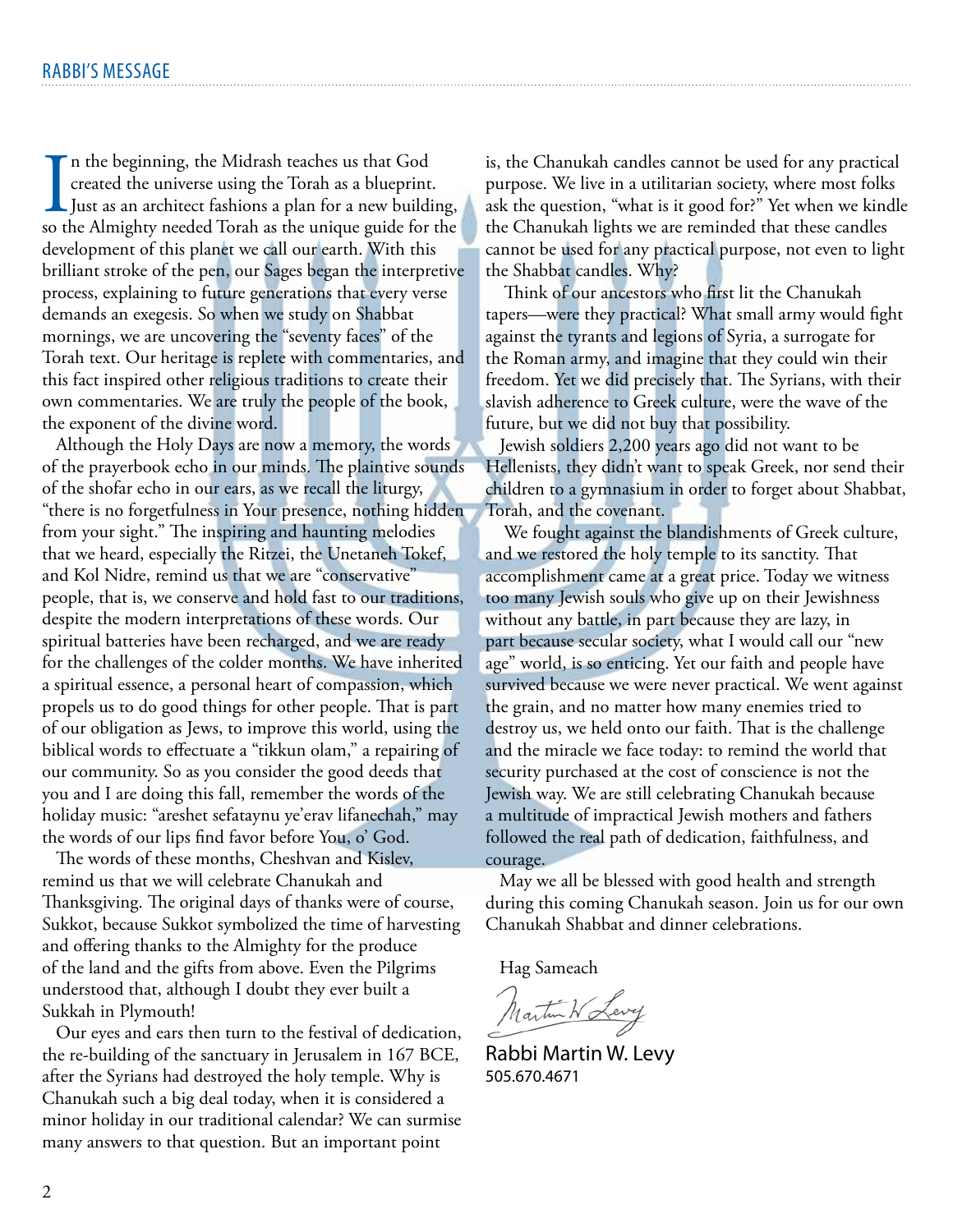## Our Building Expansion, High Holy Days and More

Internation of the Alan Gould Administrative<br>
Wing officially began on October 6th when Sarcon<br>
Construction sent in heavy equipment to level out the<br>
property foot print. Back and forth pushing earth to the he construction of the Alan Gould Administrative Wing officially began on October 6th when Sarcon Construction sent in heavy equipment to level out the west side ultimately adding some two feet of depth and leveling out what will become an enlarged storage area connecting to a new lobby area large enough to actually hold events. An administrative office is being constructed for our executive director Gail Rapoport, our bookkeeper Cathy Turner, corresponding secretary Marcelle Cady and graphic designer Paula Eastwood. Just imagine not having to pull out our computer from the small storeroom and conducting the temple's business next to the bathrooms!

It's very exciting to contemplate our kitchen actually being large enough to have ample space to prepare potluck platters, oneg sweets, pitchers of juice, needed supplies and a labor force to put it all together without tripping over each other. Lots and lots of counter space, a movable preparation island and a bakers rack.

But wait, there's more: A real private office for our Rabbi and a large multi-purpose room/Rabbi Helman Memorial Library/classroom/boardroom/intimate sanctuary and more.

October 13th marked the first day demolition took place. Our current entrance will be carefully dismantled, the doors saved for future use. The entire entrance will be sealed up with plywood and insulation board. The portal between the bench and existing entrance will be removed. The first set of doors just west of the parking lot will become our temporary entrance. All this projected to be done in just the first 4 days!

Our treasurer/building committee chair, Jeff Less, remains on top of all construction activities. He remains firmly in charge of everything and we are all most grateful.

As part of our weekly announcements at Shabbat services we will keep you up to date on the construction progress. This is certainly a good reason to attend services if the prayer part doesn't bring you in. We still provide a wonderful community spirt and friendliness at our Friday evenings onegs!

Speaking about the prayer part, we all had a great experience at Rosh Hashanah and Yom Kippur services. Rabbi Levy led us in meaningful prayers with moving sermons that had us all contemplating our spiritual lives and our devotion to Jewish community. We're a music loving group, and a special thank you goes to our Cantor,



Michael Linder. First class job Michael. Our choir, under the direction of Kay Fowler, was truly top notch. Production of the choir was handled by Sonny Rapoport, a thank you goes to him for his annual job of organizing, copying music and seeing to it that all goes smoothly over the many months of practice proceeding the services. And his brother, Skip Rapoport, was there again this year to man the sound system. The staff led by Marcelle Cady completed the very difficult job of matching readings with congregants. You could say Gail Rapoport was in charge of all the bits and pieces. A very tedious, but great job was done by her.

The sweetness of it all. Our newest board members, Sharon and Ed Sorken, deserve a well-earned thank you for their idea and work in carrying out our first Rosh Hashanah Honey project. A wonderful fund raiser for our synagogue.

And then came Sukkot. One thing, however Rabbi, don't give up your day job and enter the Sukkah building business. And I, Jerry Bork, promise to follow the same. The second Sukkah, that Barbara Cohen always provides, went up with help from new member Josefo Martinez. The holidays ended with a rousing Simchat Torah celebration. Thank you Rabbi Levy for pulling it all together.

I look forward to greeting you at the annual congregational meeting on Sunday morning December 7 at 10:00am.

## Jerry Bork 516.680-3910 jerrybork@gmail.com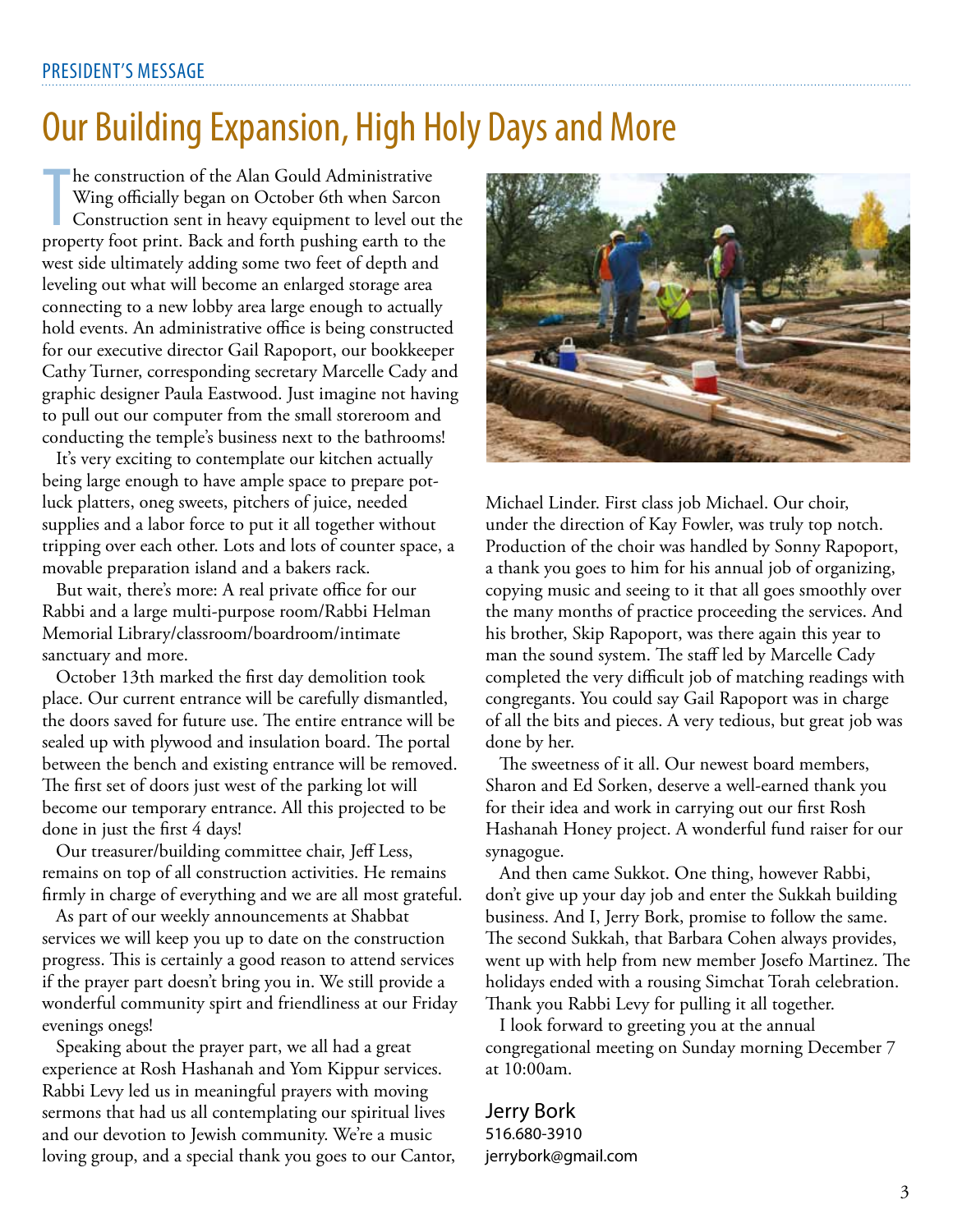# More Photos from High Holy Days 2014







70

**THE INW** 

**JOICH** 







*Visiting Jodie Ellis at home*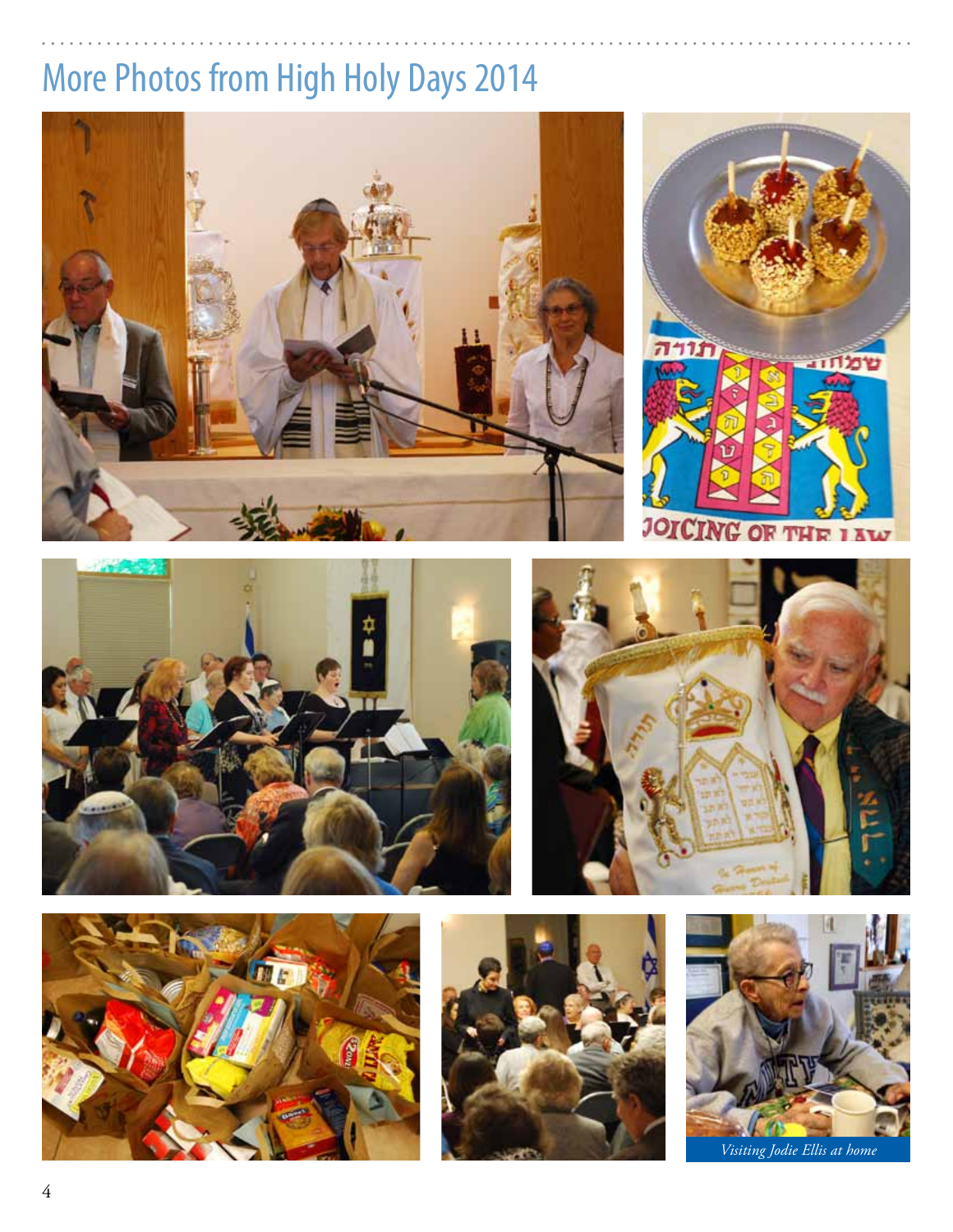# Chanukah Blessings



## **Candles are added to the**

**Chanukiyah** from right to left but are kindled from left to right. The newest candle is lit first. (On the Shabbat of Hanukkah, kindle the Hanukkah lights first and then the Shabbat candles.) Light the Shamash—the helper candle—first, using it to kindle the rest of the Hanukkah lights; say or sing:

### **Hebrew**

*Baruch atah, Adonai Eloheinu, Melech haolam, asher kid'shanu b'mitzvotav v'tsivanu l'hadlik ner shel Chanukah.*

Blessed are You, Adonai our God, Sovereign of all, who hallows us with mitzvot, commanding us to kindle the Hanukkah lights.

### **Hebrew**

*Baruch atah, Adonai Eloheinu, Melech haolam, she-asah nisim laavoteinu v'imoteinu bayamim hahaeim baz'man hazeh.*

Blessed are You, Adonai our God, Sovereign of all, who performed wonderous deeds for our ancestors in days of old at this season.

### **For first night only:**

*Shehecheyanu Baruch atah, Adonai Eloheinu, Melech haolam, shehecheyanu v'kiy'manu v'higianu laz'man hazeh.*

Blessed are You, Adonai our God, Sovereign of all, for giving us life, for sustaining us, and for enabling us to reach this season.

## ELEANOR & RICHARD BRENNER EDUCATIONAL SERIES



## **Announcing five great NEW programs this season from "92nd Street Y Live," starting in early November!**

We will be showing DVDs of LIVE Events at the 92nd Street Y in New York, allowing us to share these programs at convenient times. Each DVD is shown within a few weeks of the live event. We ask **\$12 at the door** for each program. You can save with minisubscriptions (**\$30 for any THREE of the programs**) or full subscriptions (**\$45 for all FIVE programs in this series**). Sign up for a subscription at the door when you attend your first program. We are asking a small charge of \$5 for those wishing to enjoy bagels, lox, and other goodies at the Sunday brunch programs—a great deal! **Sign up for a subscription and SAVE.** We appreciate your support of our educational programs.

## **Tuesday, November 4, 3:30pm and 6:30pm**

## **Nicholas Carr with Tim Wu, "The Glass Cage"**

What kind of world are we building for ourselves? Author Nicholas Carr tackles this question in his new book, *The Glass Cage*, about the human consequences of automation and computerization. Behind the headlines about factory robots and self-driving cars, wearable computers and digitized medicine, Carr explores the hidden costs of granting software dominion over our work and our leisure.

## **Sunday, November 16, 10:00am-12:00pm** (Sunday Brunch available) **Alan Alda, Jane Pauley, and Fred Newman, with Erik Kolbell, "When Your Life Is On Fire, What Would You Save?"**

 The question provokes unique responses, and forces us to delve deeply into our personal lives, work and faith. Psychotherapist Erik Kolbell, the author of the book of the same title, asks the questions of these interesting guests.

## **Sunday, December 7, 11:00am-12:00pm**

(Following the annual Congregational Meeting)

### **Retired General Wesley K. Clark,"Don't Wait For The Next War"**

Gen. Clark suggests a new national strategy to make the US independent of the Middle East, freeing the country to fully focus on the resurgence of China. (We anticipate that recent and ongoing events in the Middle East will touch this discussion as well.)

## **Sunday, January 11, 2015, 10:00am-12:00pm**

(Sunday Brunch available)

### **Jack Miles, Susannah Heschel, and Prof. David Blake, "World Religions: Spotlight on Judaism"**

Speakers tell a story traveling from prehistory to the present day, illuminating how world religions came to be acknowledged and studied, with a focus on Judaism. How has this great civilization and religion been absorbed and altered, understood and misunderstood? Miles is the author of *God: A Biography*; Heschel is Professor of Jewish Studies at Dartmouth; Blake is Professor of Jewish History at UC Davis.

## **Sunday, February 1, 2015, 10:00am-12:00pm**

(Sunday Brunch available)

### **Ambassador Dennis Ross and Dalia Rabin, with Ethan Bronne, "America and Israel, The Way Forward"**

Rabin is a former Israeli Deputy Minister of Defense and current chairperson of the Yitzhak Rabin Center. Ambassador Ross been an envoy for, and advisor to, the U.S. on the Middle East for over a decade, supporting the George H. W. Bush, Bill Clinton, and Barack Obama administrations, and is currently a Distinguished Fellow at The Washington Institute for Near East Policy.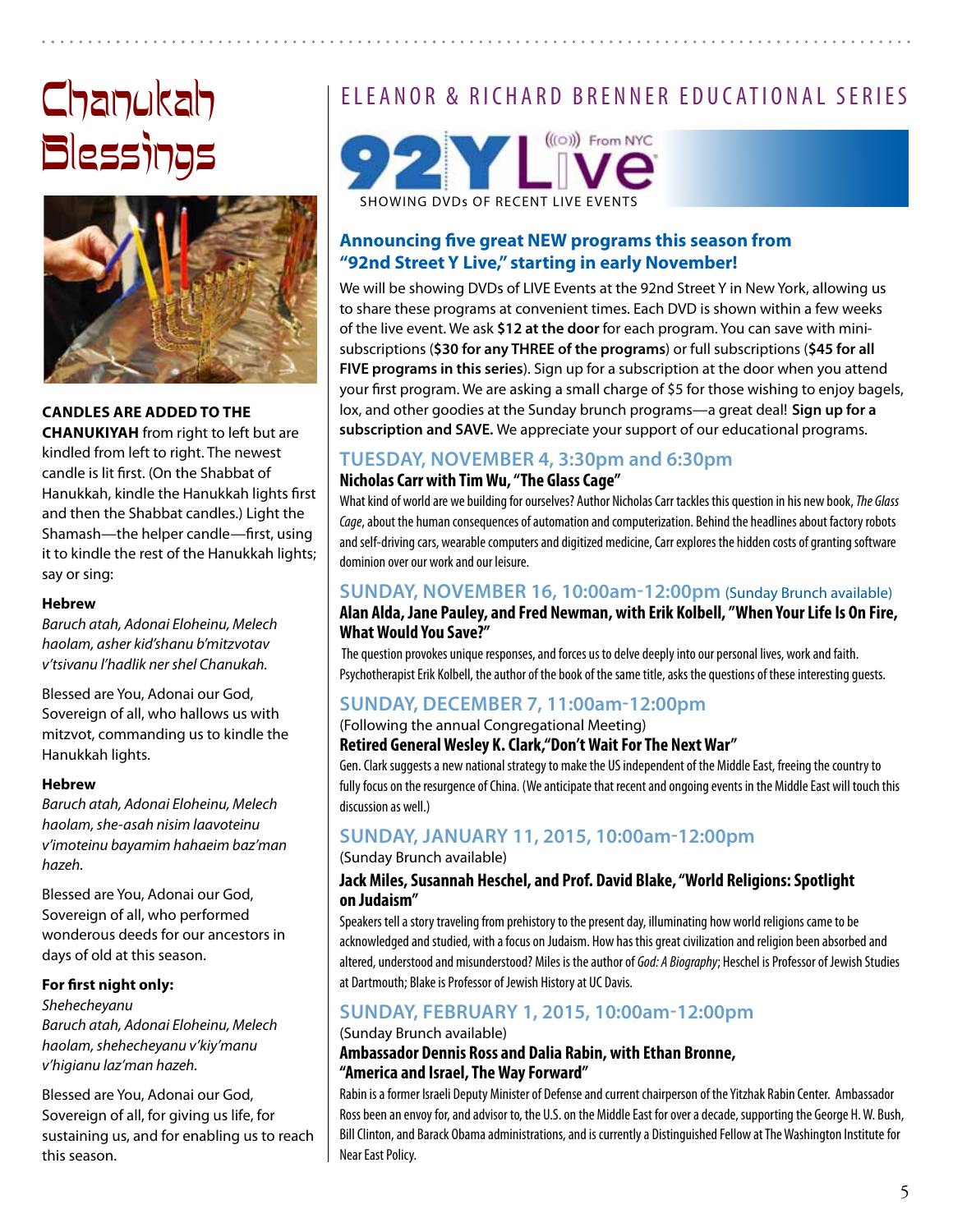## Proxy for Sunday, December 7, 2014 Annual Congregational Meeting

The undersigned member(s) in good standing of Congregational Beit Tikva, hereby designates Jerry Bork, (or in his absence, Kate Shane) as the proxy with respect to voting for officers, trustees, and approval of a proposed budget for 2015, at the Annual Congregational Meeting on Sunday, December 7, 2014, 10;00am, at 2230 Old Pecos Trail.

|                             |                     | Name (please print)_ |               |         |
|-----------------------------|---------------------|----------------------|---------------|---------|
|                             |                     | For                  | Against       | Abstain |
| <b>PRESIDENT:</b>           | Jerry Bork          |                      | $\rightarrow$ |         |
| <b>VICE-PRESIDENT:</b>      | Philip Goldstone    |                      |               |         |
| <b>TREASURER:</b>           | Jeffrey Less        |                      |               |         |
| <b>RECORDING SECRETARY:</b> | Paul Grace          |                      |               |         |
| <b>PAST PRESIDENT:</b>      | Kate Shane          |                      |               |         |
| <b>NEW TRUSTEE:</b>         | <b>Larry Singer</b> |                      |               |         |
| <b>CONTINUING TRUSTEES:</b> | Barbara Cohen       |                      |               |         |
|                             | Valerie Frost       |                      |               |         |
|                             | Gary Katz           |                      |               |         |
|                             | Barbara LaMont      |                      |               |         |
|                             | Don Miller          |                      |               |         |
|                             | Ed Sorken           |                      |               |         |
|                             | Sharon Sorken       |                      |               |         |
|                             | Dirk Wassner        |                      |               |         |
|                             |                     |                      |               |         |
| 2015 BUDGET                 |                     |                      |               |         |

|                             |                      | Name (please print) |         |         |
|-----------------------------|----------------------|---------------------|---------|---------|
|                             |                      | For                 | Against | Abstain |
| <b>PRESIDENT:</b>           | Jerry Bork           |                     |         |         |
| <b>VICE-PRESIDENT:</b>      | Philip Goldstone     |                     |         |         |
| <b>TREASURER:</b>           | Jeffrey Less         |                     |         |         |
| <b>RECORDING SECRETARY:</b> | Paul Grace           |                     |         |         |
| <b>PAST PRESIDENT:</b>      | Kate Shane           |                     |         |         |
| <b>NEW TRUSTEE:</b>         | <b>Larry Singer</b>  |                     |         |         |
| <b>CONTINUING TRUSTEES:</b> | Barbara Cohen        |                     |         |         |
|                             | <b>Valerie Frost</b> |                     |         |         |
|                             | Gary Katz            |                     |         |         |
|                             | Barbara LaMont       |                     |         |         |
|                             | Don Miller           |                     |         |         |
|                             | Ed Sorken            |                     |         |         |
|                             | Sharon Sorken        |                     |         |         |
|                             | Dirk Wassner         |                     |         |         |
|                             |                      |                     |         |         |
| 2015 BUDGET                 |                      |                     |         |         |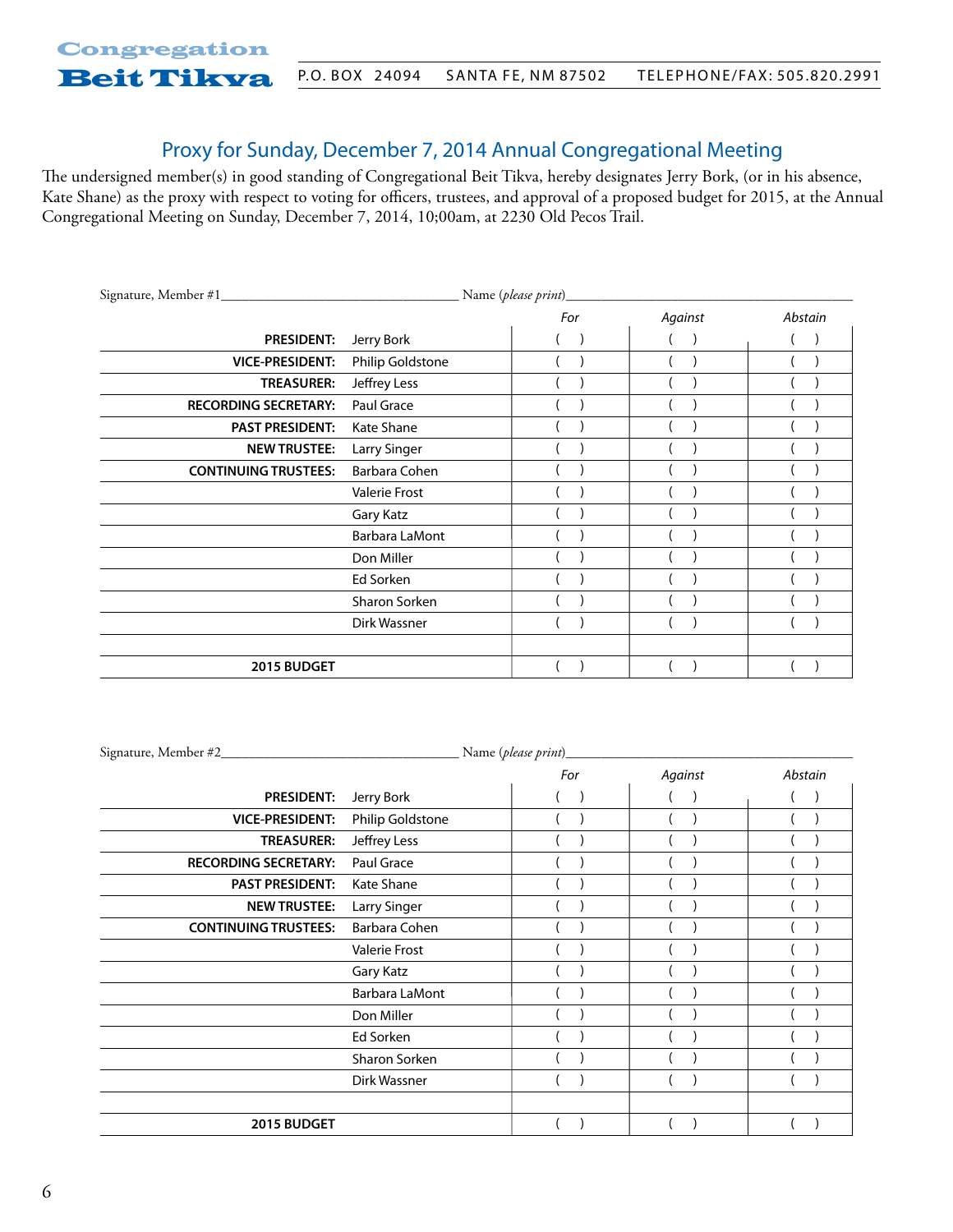# Congregation Beit Tikva 2014: A Look Back



















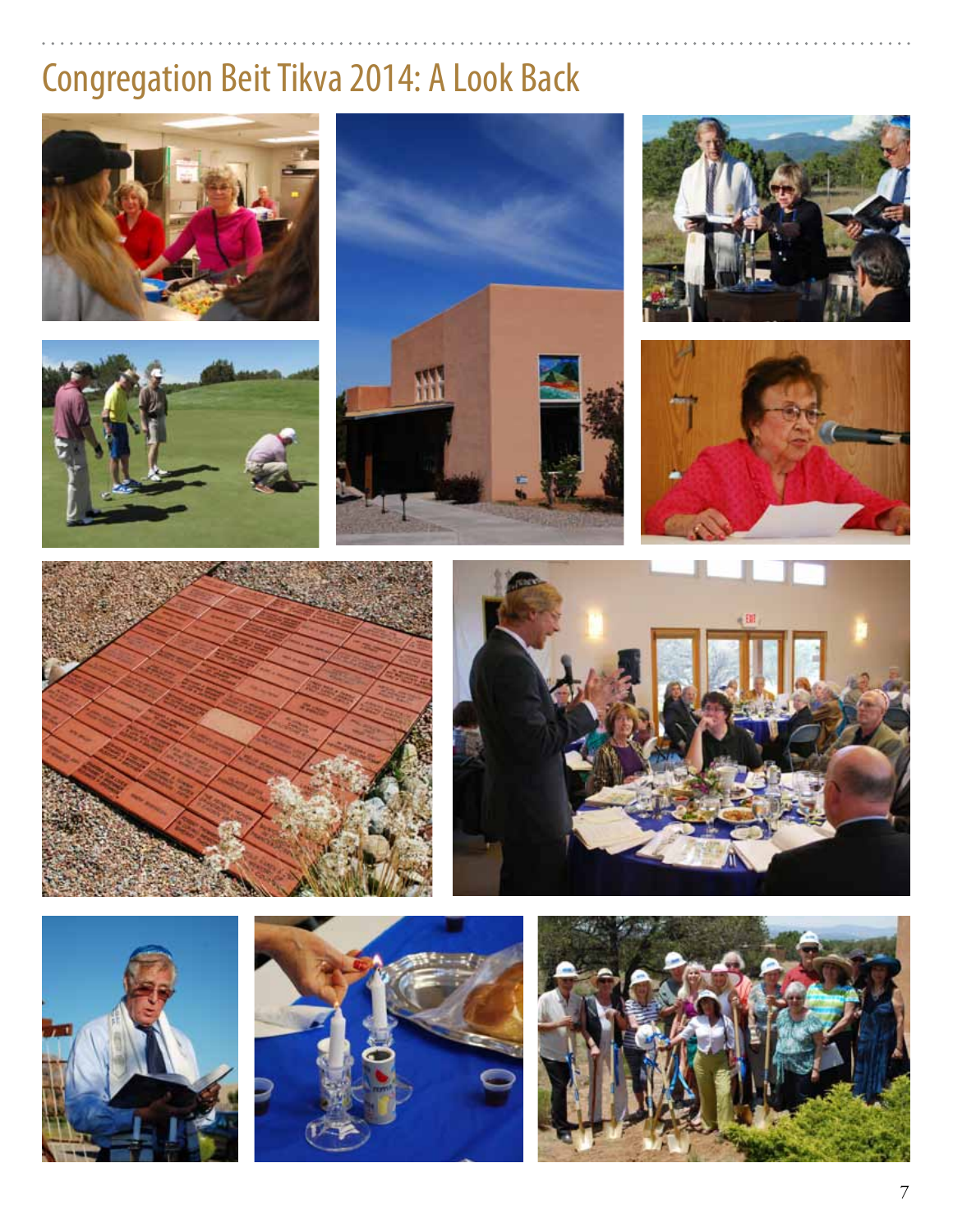## This is a good time to make an end-of-theyear donation!

ongregation Beit<br>
Tikva was founded<br>
in the Spring of 199<br>
and our beautiful synagogue Tikva was founded in the Spring of 1995 was dedicated in September of 2005. We are pleased to now be

able to add on to our sanctuary and social hall. The new wing will include a Rabbi's office and study, an administrative office, and a library/classroom dedicated to our Founding Rabbi Leonard A. Helman. We are also expanding our kitchen to an ADA (American with Disabilities Act) approved space.

A major part of the funding has already been donated, however we are looking to secure an additional \$80,000 to meet all code requirements. Please consider donating at this time or making a pledge which can be paid over three years. Your



participation at whatever level you can afford is most important.

For amounts starting at \$1,000, donor names will be included on the Etz Chayim (Tree of Life Builder's Wall) in our sanctuary. In addition to the Builder's Wall categories, donors' names will be displayed on a plaque in the new educational wing for amounts starting at **\$500.**

We greatly appreciate all donations. Please join us in making this addition a success.

Thank you, The Board of Trustees

## Limmud *Education Wing*

A plaque with the names of all who donate/pledge **\$500 or more** in 2014 will be displayed in the new educational wing. Please check the box if you wish to be listed on the plaque for your donation or pledge in this category.  $\Box$ 

## Etz Chayim *Tree of Life*

Congregation Beit Tikva's building fund, Etz Chayim or Tree of Life Builders' Wall, lists all contributors who donate \$1,000 or more to the synagogue. Please circle your category and check the box if you wish to be added to the wall.  $\Box$ 

| <b>Founder</b>    | \$50,000 or more | <b>Pillar</b>  | \$5,000 or more |
|-------------------|------------------|----------------|-----------------|
| Guardian          | \$20,000 or more | <b>Sponsor</b> | \$1,800 or more |
| <b>Benefactor</b> | \$10,000 or more | <b>Patron</b>  | \$1,000 or more |

| Enclosed is my (our) gift payable to Congregation Beit Tikva. |                                                                                                    |
|---------------------------------------------------------------|----------------------------------------------------------------------------------------------------|
|                                                               | Enclosed is my (our) pledge of _______________________ payable over 1______2______ 3_______ years. |
| Payment method: Check enclosed MasterCard/Visa                |                                                                                                    |
|                                                               |                                                                                                    |
|                                                               |                                                                                                    |
|                                                               |                                                                                                    |
|                                                               |                                                                                                    |
|                                                               |                                                                                                    |

For more information about contributing to Congregation Beit Tikva's Building Expansion, please contact the office at 505.820.2991 or email at beittikva@aol.com. **www.beittikvasantafe.org**

## November Birthdays

Michele Goldman November 4 Henry Joseph November 7 Jerilyn Silver November 10 Jerry Wertheim November 11 Robert Sherman November 18 Jerry Bork November 23 Jordan Miller November 23 Sally Lowen November 24 Eileen Mandel November 29 Ned Siegel November 30

November Anniversaries

Gail & Elliot Rapoport November 2 Viv & Irv Abrams November 6 Jerilyn & A David Silver November 22 Susan & Leonard Finer November 25 Marilyn & Larry Cohen November 26 Barbara & Jerry Bork November 27 Carolyn Handler Miller

& Terry Handler November 29

## December Birthdays

| Barbara Bork                | December 1  |
|-----------------------------|-------------|
| Angelina Vera               | December 3  |
| <b>Kaycee Canter</b>        | December 4  |
| Susan Coffae                | December 5  |
| <b>Phyllis Kapp</b>         | December 5  |
| <b>Nancy Lewis</b>          | December 7  |
| Ed Mazria                   | December 7  |
| Heidi Hahn                  | December 9  |
| Marilyn Cohen               | December 10 |
| Jacqueline Ilana Bell       | December 13 |
| Janie Siskin                | December 13 |
| John Goldman                | December 15 |
| Barbara Marco               | December 19 |
| <b>Mary Carole Wertheim</b> | December 25 |
| Paul Grace                  | December 26 |

December Anniversaries

#### Barbara &

| <b>Philip Gudwin</b> | December 14 |
|----------------------|-------------|
| Linda & Jim Cohen    | December 19 |
| Susan & Gary Katz    | December 19 |
| Marlene &            |             |
| <b>Marvin Maslow</b> | December 21 |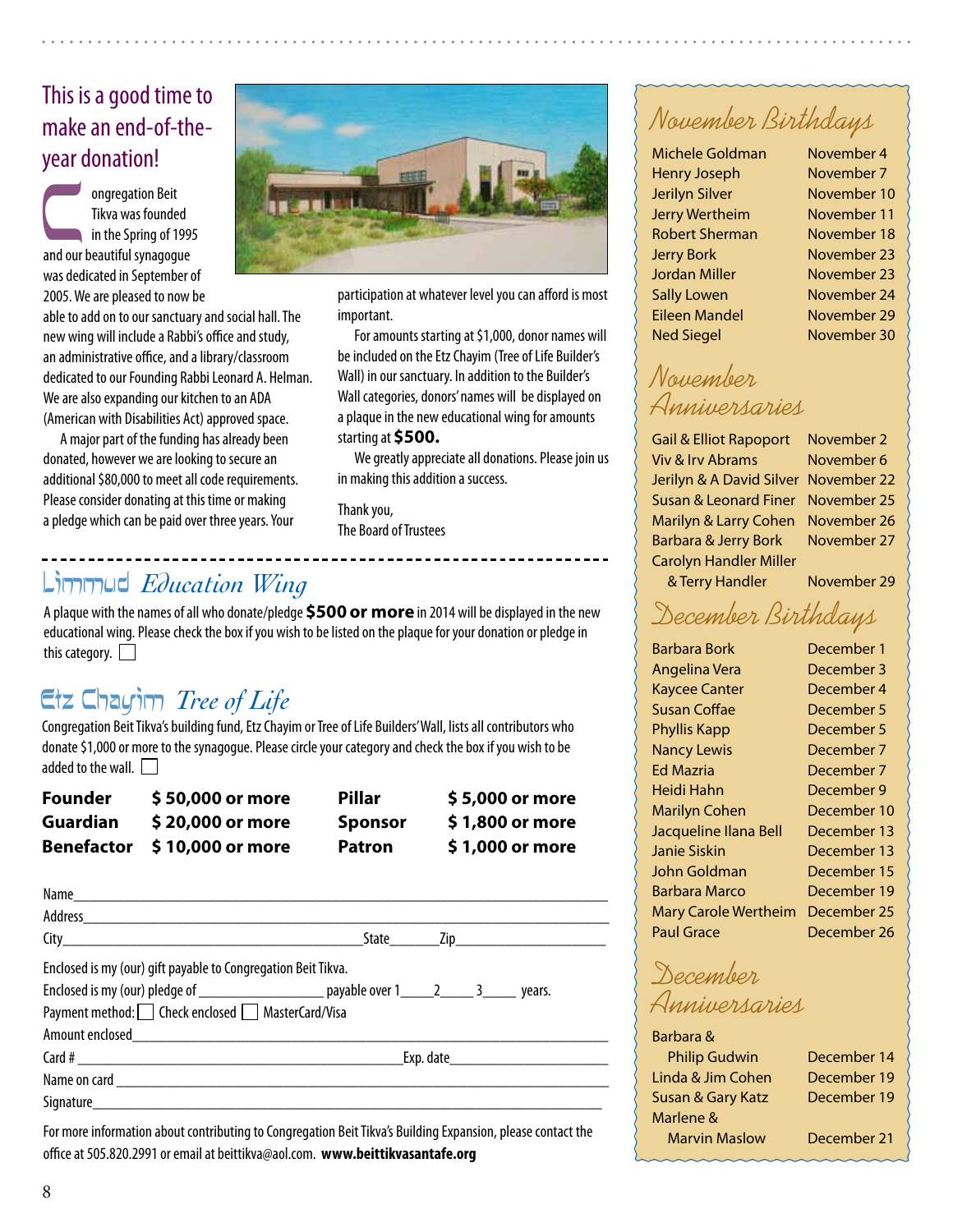## Our Building Expansion Progress



**November 2014**















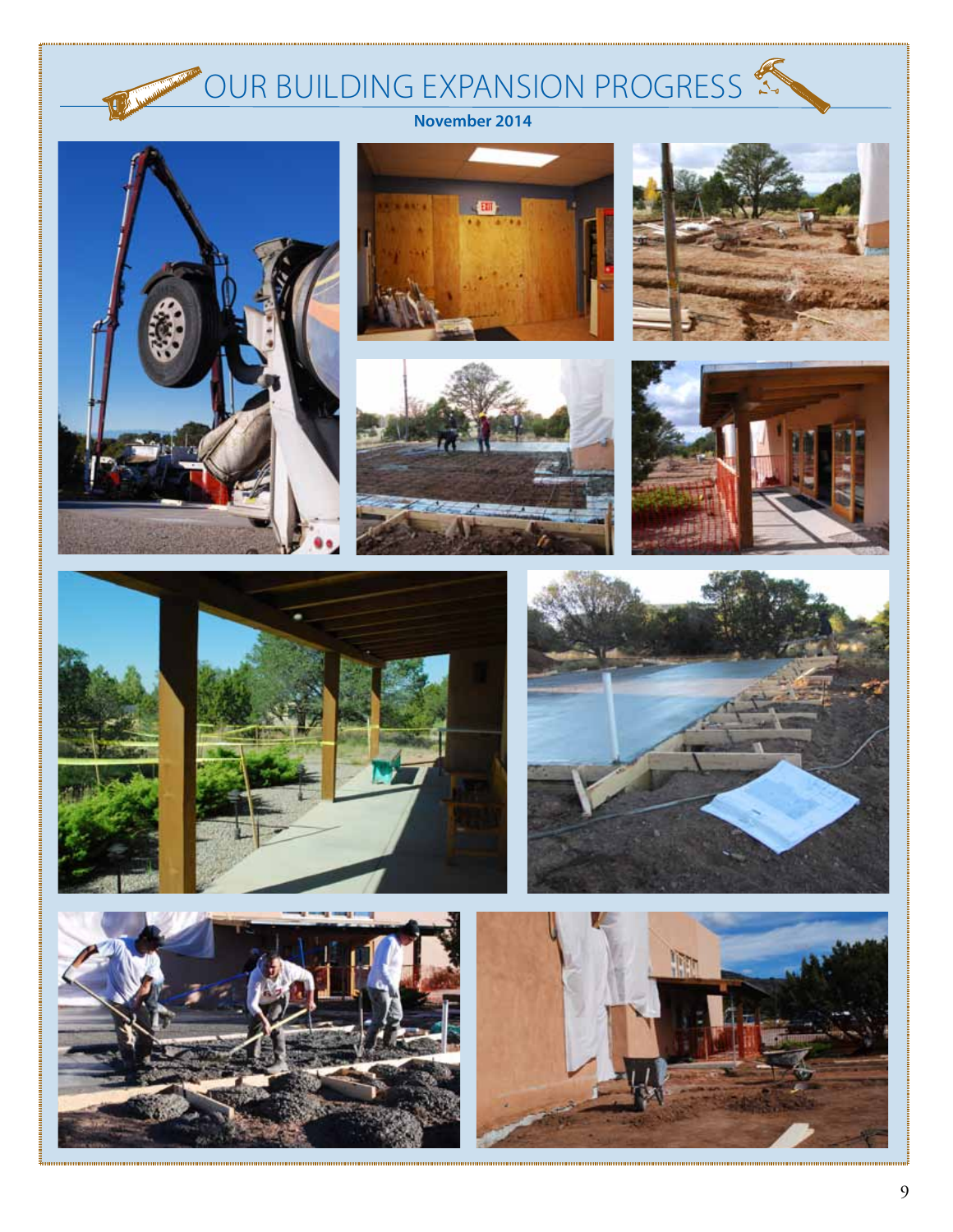## Rabbi Leonard A. Helman Estate Auction and Party

*We have 3 tables of Rabbi Helman's books set up in the synagogue. Drop by on a Wednesday to browse through them and pick up a book as a memento. Any book can be purchased for \$1.00. We will keep the tables set up for a few weeks.*











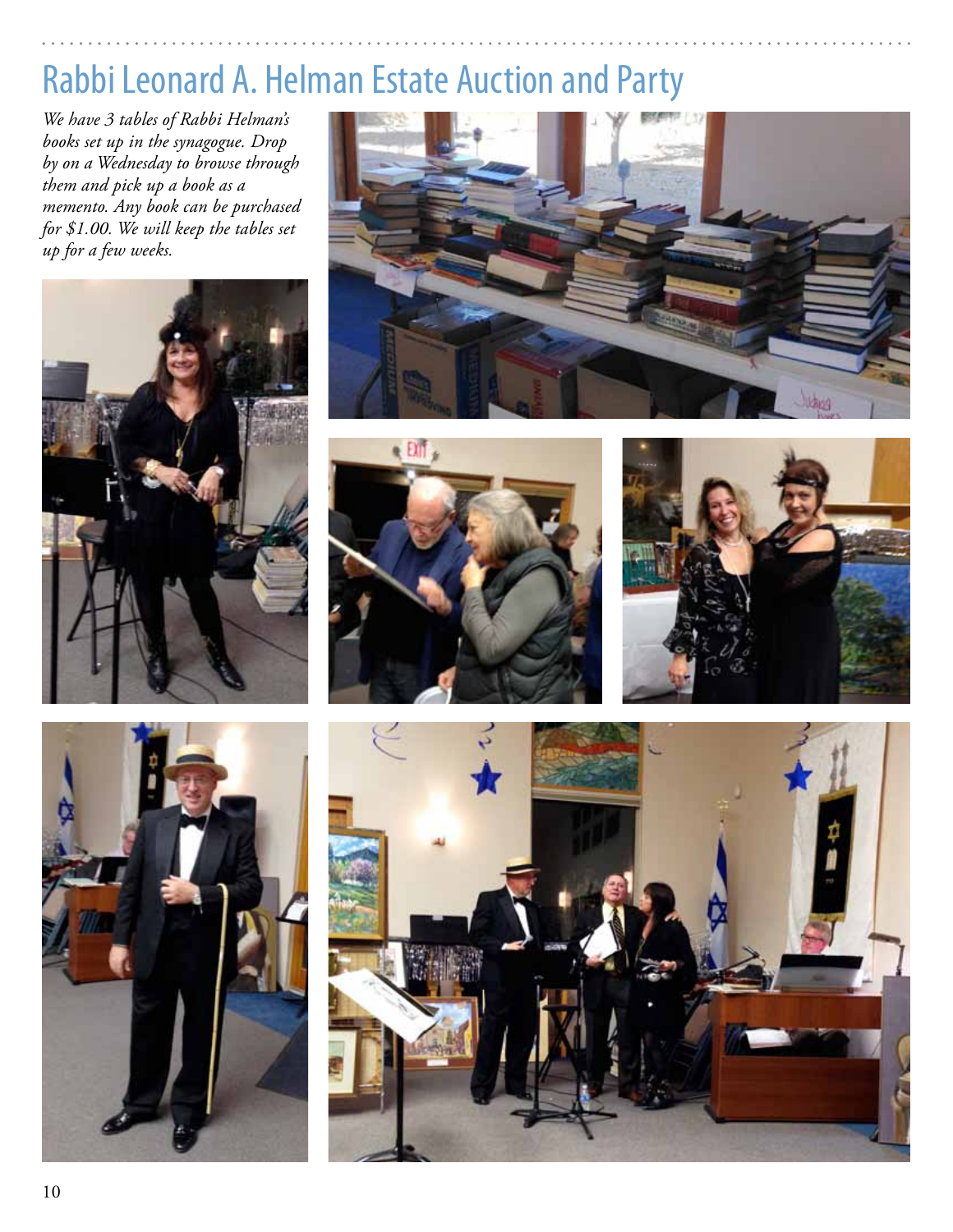## November/december donations

## **General Fund**

Robert Bernstein – In memory of Eleanor & Isador Bernstein, parents of Rob Barbara & Jerry Bork – In honor of the birthday of Barbara Cohen Barbara & Jerry Bork – In honor of the birthday of Sharon Sorken Barbara & Jerry Bork – In honor of the birthday of Len Feiner Barbara & Jerry Bork – In honor of the birthday of Gail Rapoport Barbara & Jerry Bork – In honor of the anniversary of Heidi Hahn & Philip Goldstone Eleanor Brenner – In honor of Rabbi Martin Levy Eleanor Brenner – In honor of Gail Rapoport Barbara Cohen & Al Chapman – In memory of Al Chapman Barbara Cohen & Al Chapman – In memory of Goldie Sigal, sister of Al Chapman

Sofia Culley – In honor of the engagement of Kaycee Canter & Rabbi Martin Levy Cynthia & Edwin Fields – In honor of Rabbi Martin Levy Valerie Frost – In memory of Rose Daneman Robin & John Hendricksen – In memory of Eric Getz, son of Ruth Koval Reggie Klein – In memory of Rose Daneman Reggie Klein – In honor of the wedding of her granddaughter Alexandra Klein to dam Seidman Joan & Jeffrey Less – In honor of the birthday of Lenny Feiner and for his obtaining the Hadassah pumpkins Rabbi Martin Levy Connie & Stuart Rosenberg – In memory of Bruce James McNickle, brother of Connie Connie & Stuart Rosenberg – In memory of Orville McNickle, father of Connie

Jerilyn & David Silver, & Bee Schulman – In memory of Jerome S. Katzin Jerilyn & David Silver, & Bee Schulman – In honor of the marriage of Erin and Ethan Timm Arlene Vinnick – In honor of Rabbi Martin Levy Mary Carole & Jerry Wertheim – In memory of Jeanette Wertheim Sparks, cousin of Jerry Mary Carole & Jerry Wertheim – In memory of Paula Wertheim Kuglemann, aunt of Jerry Mary Carole & Jerry Wertheim – In memory of Helen Nanna Wertheim, mother of Jerry Mary Carole & Jerry Wertheim – In memory of Jeanette (Nettie) Wertheim, aunt of Jerry Mary Carole & Jerry Wertheim – In memory of Tracy May Hutchison, niece of Mary Carole

## **High Holy Day End of Year Appeal**

Barbara & Jerry Bork Marcelle Cady Gale & Jordan Davis

### **High Holy Days Yizkor**

Lydia Strong – In memory of Lee Strong, mother of Lydia

### **High Holy Days Sukkah Special Donation**

Barbara Cohen & Al Chapman – In honor of Josefo Martinez and Davida Simon, for Josefo's help in constructing the wooden Sukkah

### **Rabbi's Discretionary Fund**

Elaine & Michael Clayman Sylvia Lamar – In memory of Carolyn Frucht, mother of Sylvia



## *Thank You Oneg Sponsors*

**August** Janie Siskin Zoe Gayl Josie Stern & Vic Middlekauff Kathy Kahn Mahon & Sandy Levine Dirk Wassner

### **September**

Barbara and Al Chapman Naomi Becker, Flo Vinnick & Meg Folk Ruth Wallack and Peter Merrill Linda Krull

#### **Erev Rosh Hashanah ONEG Donations**

Naomi Becker, Jacqueline Bell, Sheila Bicoll, Debra Cogbill, Susan Katz, Barb LaMont, Carolyn Handler Miller, Elizabeth Sinoff Susan Swartzberg, Dirk Wassner

**Break-the-fast Donations**

Sandy Levine, Barb LaMont

### **october**

Barbara & Jordan Miller Barbara & Jerry Bork Lynn Kelly and Ron Kite & Juli Horwitz Kite

## Thanks from The Santa Fe Food Depot

We received a thank you note from The Food Depot thanking us for our generous donation of 599 pounds of nonperishable food from our High Holy Day Services food drive. Their note said our donations will provide 800 meals for hungry people in our community. Todah Rabah to all!



Rabbi Levy wants our community to know there will be an interfaith service held at **Zia United Methodist Church on Sunday, November 23 at 6:00pm**.

All are welcome to attend.